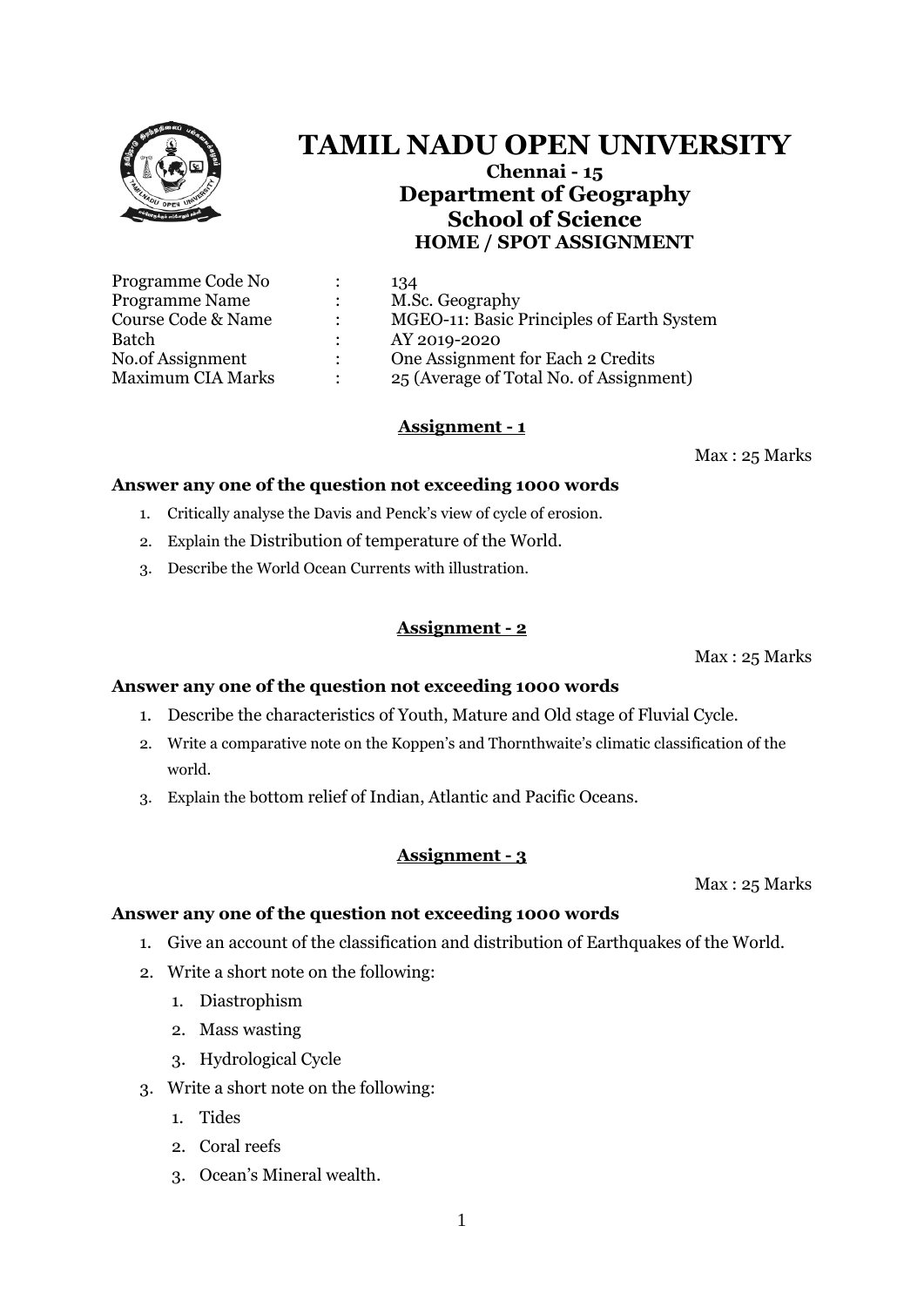### **Assignment - 4**

Max : 25 Marks

#### **Answer any one of the question not exceeding 1000 words**

- 1. Explain the types of volcanos and their distribution in the World.
- 2. Describe the Erosional Transportation Depositional landforms of fluvial Processes.
- 3. Explain the following types of winds with illustration.
	- 1. Planetary Winds
	- 2. Periodic Winds
	- 3. Local Winds.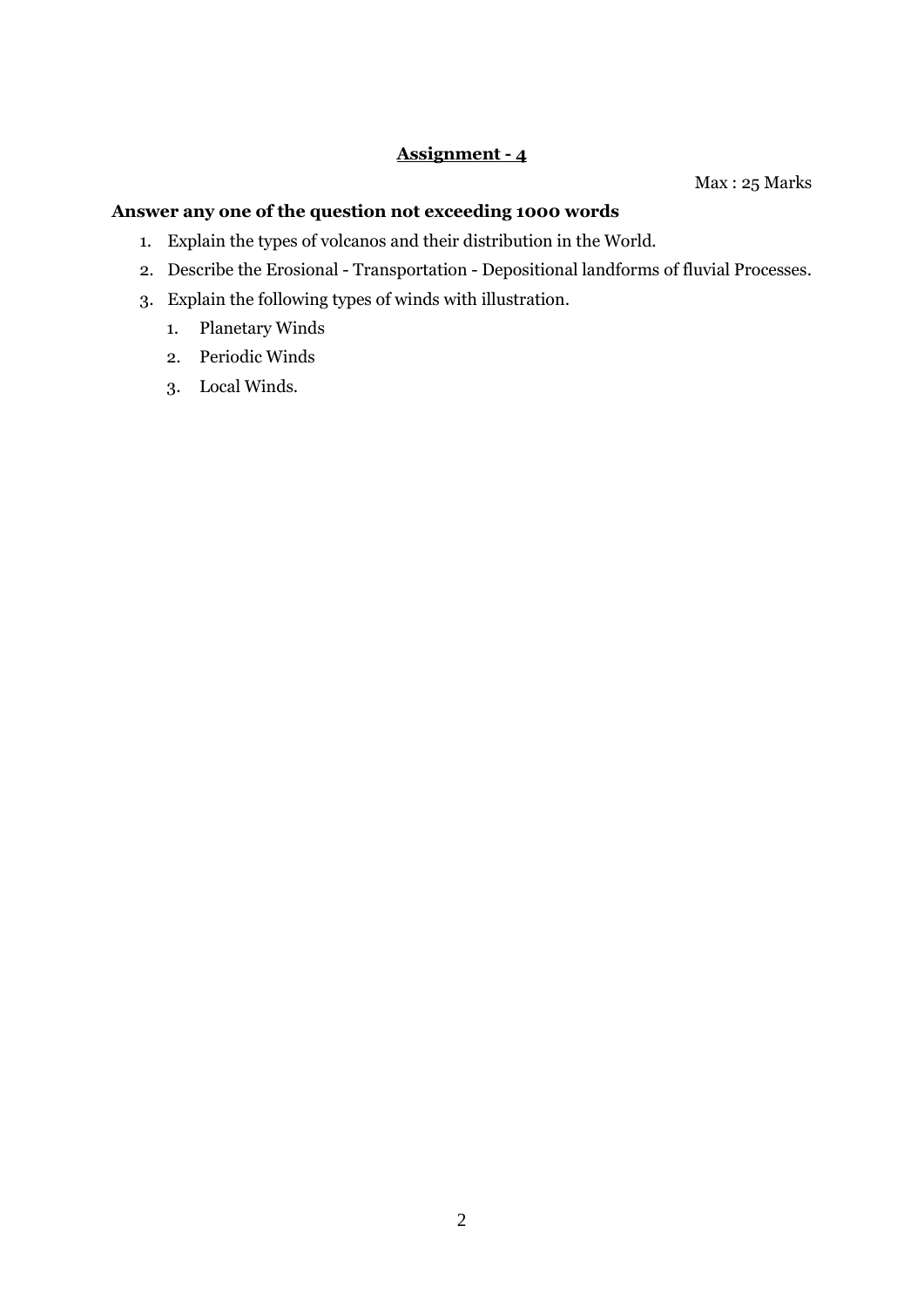

## **TAMIL NADU OPEN UNIVERSITY Chennai - 15 Department of Geography School of Science HOME / SPOT ASSIGNMENT**

|               | 218                                     |
|---------------|-----------------------------------------|
|               | M.Sc. Geography                         |
|               | MGEO-12: Human and Settlement Geography |
|               | AY 2019-2020                            |
| $\mathcal{L}$ | One Assignment for Each 2 Credits       |
|               | 25 (Average of Total No. of Assignment) |
|               |                                         |

### **Assignment - 1**

Max : 25 Marks

#### **Answer any one of the question not exceeding 1000 words**

- 1. Discuss the distribution and growth of world population.
- 2. Explain the theories of migration and its features in India.
- 3. Discuss the types and classification urban settlement in India.

#### **Assignment - 2**

Max : 25 Marks

#### **Answer any one of the question not exceeding 1000 words**

- 1. Write an essay on composition and characteristics of population.
- 2. Critically analyse the Distribution and growth of world population.
- 3. Analyse the Von Thunen and Christaller land use model.

#### **Assignment - 3**

Max : 25 Marks

#### **Answer any one of the question not exceeding 1000 words**

- 1. Explain the theories of migration and its causes.
- 2. Elaborate the development of theory in land use model.
- 3. Discuss the views of Malthus theory in population growth.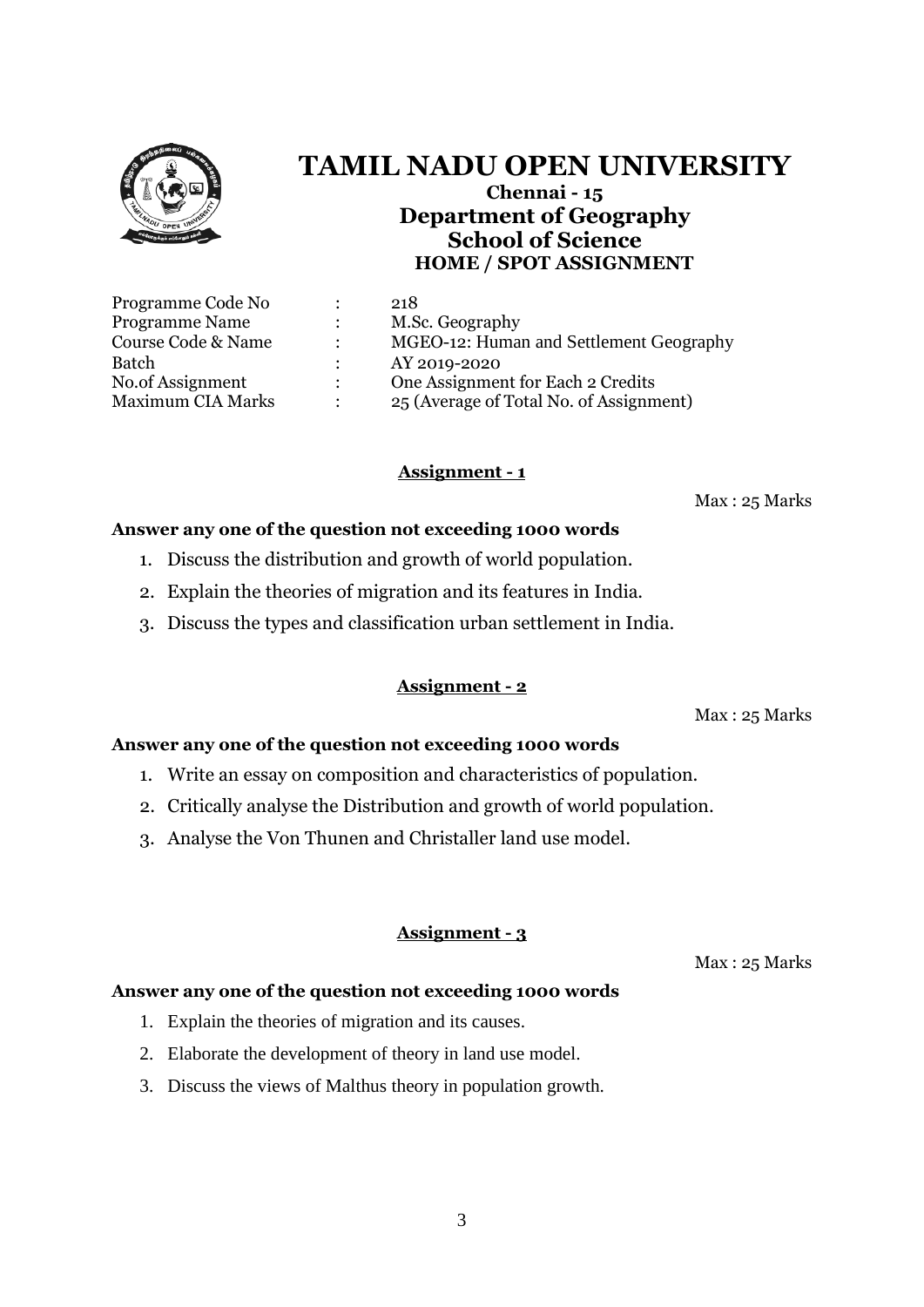# **TAMIL NADU OPEN UNIVERSITY**

**Chennai - 15 Department of Geography School of Science HOME / SPOT ASSIGNMENT**

| 218                                     |
|-----------------------------------------|
| M.Sc. Geography                         |
| MGEO-13: Environmental Geography        |
| AY 2019-2020                            |
| One Assignment for Each 2 Credits       |
| 25 (Average of Total No. of Assignment) |
|                                         |

#### **Assignment - 1**

Max : 25 Marks

#### **Answer any one of the question not exceeding 1000 words**

- 1. Write an essay on structure, type of environment and ecology.
- 2. Discuss the classification and components of ecosystem.
- 3. Explain the factors affecting in plant growth and its classification

### **Assignment - 2**

Max : 25 Marks

#### **Answer any one of the question not exceeding 1000 words**

- 1. Write an essay on fundamental concepts of environmental geography.
- 2. Discuss the ETA in environmental Pollution.
- 3. Describe the causes and impact of extinction species in India.

### **Assignment - 3**

Max : 25 Marks

#### **Answer any one of the question not exceeding 1000 words**

- 1. Describe the following:
	- a) Trophic structure
	- b) Ecological pyramid
	- c) Energy flow
	- d) Biogeochemical cycle.
- 2. Give an account of major Biomes in the World
- 3. Discuss the importance of environmental management and conservation.

4